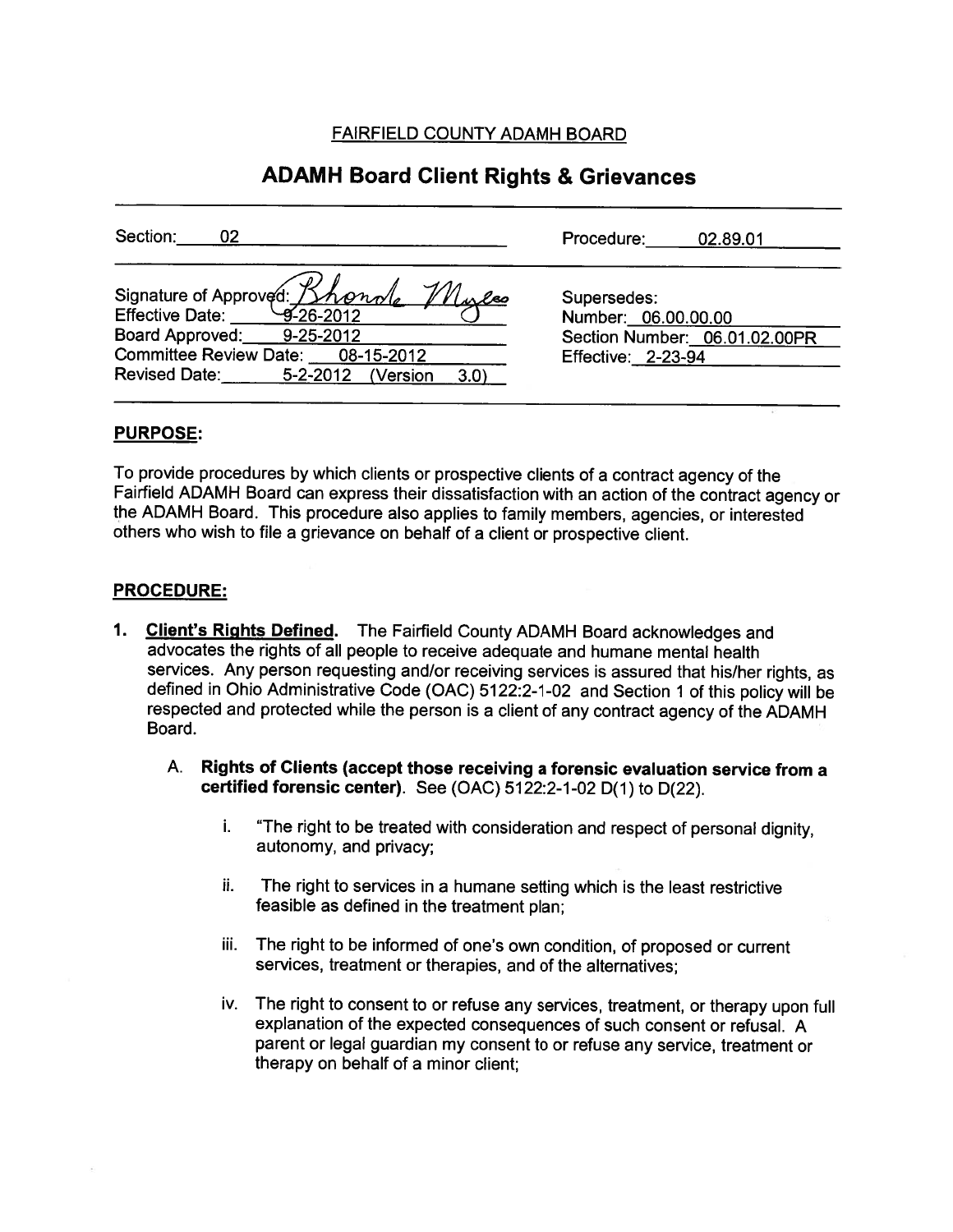- v. The right to <sup>a</sup> current, written, individualized service <sup>p</sup>lan that addresses one's own mental health, physical health, social and economic needs, and that specifies the provision of appropriate and adequate services, as available, either directly or by referral;
- vi. The right to active and informed participation in the establishment, periodic review, and reassessment of the service <sup>p</sup>lan;
- vii. The right to freedom from unnecessary or excessive medication;
- viii. The right to freedom from unnecessary restraint or seclusion;
- ix. The right to participate in any appropriate and available agency service, regardless of refusal of one or more other services, treatments, or therapies, or regardless of relapse from earlier treatment in that or another service, unless there is <sup>a</sup> valid and specific necessity which precludes and/or requires the client's participation in other services. This necessity shall be explained to the client and written in the client's current service <sup>p</sup>lan;
- x. The right to be informed of and refuse any unusual or hazardous treatment procedures;
- xi. The right to be advised of and refuse observation techniques such as oneway mirrors, tape recorders, televisions, movies, or <sup>p</sup>hotographs;
- xii. The right to have the opportunity to consult with independent treatment specialists or legal counsel, at one's own expense;
- xiii. The right to confidentiality of communications and of all personally identifying information within the limitations and requirements for disclosure of various funding and/or certifying sources, state or federal statutes, unless release of information is specifically authorized by the client or parent or legal guardian of <sup>a</sup> minor client or court-appointed guardian of the person of an adult client in accordance with Rule 5122:2-3-11 of the Administrative Code;
- xiv. The right to have access to one's own psychiatric, medical or other treatment records, unless access to particular identified items of information is specifically restricted for that individual client for clear treatment reasons in the client's treatment plan. 'Clear Treatment Reasons' shall be understood to mean only severe emotional damage to the client such that dangerous or self-injurious behavior is an imminent risk. The person restricting the information shall explain to the client and other persons authorized by the client the factual information about the individual client that necessitates the restriction. The restriction must be renewed at least annually to retain validity. Any person authorized by the client has unrestricted access to all information. Clients shall be informed in writing of agency policies and procedures for the viewing or obtaining copies of personal records.
- xv. The right to be informed in advance of the reason(s) for discontinuance of service provision, and to be involved in <sup>p</sup>lanning for the consequences of that event;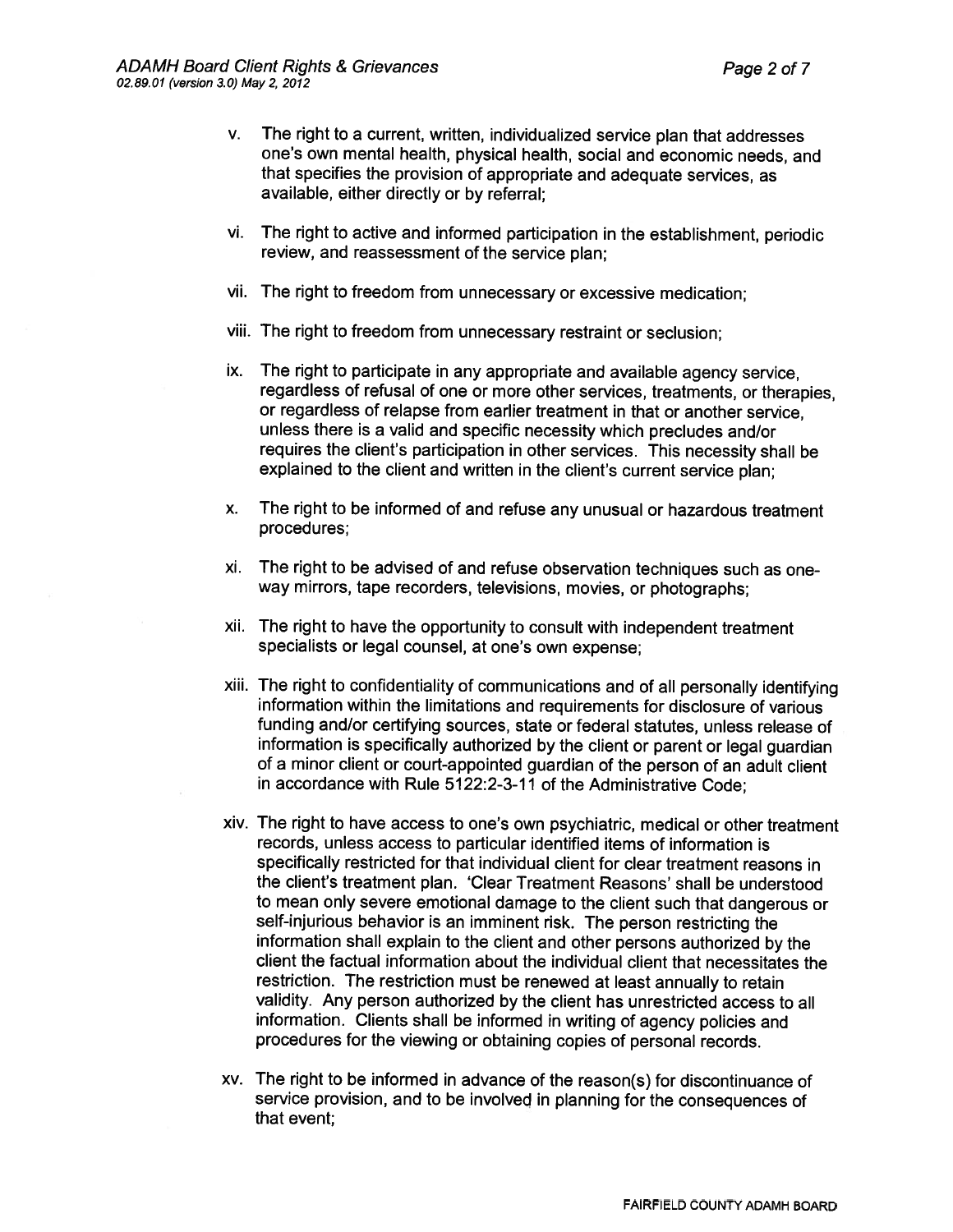- xvi. The right to receive an explanation of the reasons for denial of service;
- xvii. The right not to be discriminated against in provision of service on the basis of religion, race, color, creed, sex, national origin, age, lifestyle, <sup>p</sup>hysical or mental handicap, developmental disability, or inability to pay;
- xviii.The right to know the cost of services;
- xix. The right to be fully informed of all rights;
- xx. The right to exercise any and all rights without reprisal in any form including continued and uncompromised access to service;
- xxi. The right to file <sup>a</sup> grievance; and

xxii. The right to have oral and written instructions for filing <sup>a</sup> grievance."

- B. Rights of Clients Receiving <sup>a</sup> Forensic Evaluation Service from <sup>a</sup> Certified Forensic Center. See (OAC)  $5122:2-1-02$  (E)(1) to (E)(12).
	- i. The right to be treated with consideration and respec<sup>t</sup> for persona<sup>l</sup> dignity;
	- ii. The right to be evaluated in <sup>a</sup> <sup>p</sup>hysical environment affording as much privacy as feasible;
	- iii. The right to service in <sup>a</sup> humane setting which is the least restrictive feasible if such setting is under the control of the forensic center;
	- iv. The right to be informed of the purpose and procedures of the evaluation service;
	- v. The right to consent to or refuse the forensic evaluation services and to be informed of the probable consequences of refusal;
	- vi. The right to freedom from unnecessary restraint or seclusion if such restraint or seclusion is within the control of the forensic center;
	- vii. The right to be advised of and refuse observation by techniques such as one-way vision mirrors, tape recorders, televisions, movies, or photographs, unless ordered by the court, in which case the client must be informed of such technique;
	- viii. The right not to be discriminated against in the provision of service on the basis of religion, race, color, creed, sex, national origin, age, lifestyle, <sup>p</sup>hysical or mental handicap, developmental disability, or inability to pay;
	- ix. The right to be fully informed of all rights;
	- x. The right to exercise any and all rights without reprisal in any form;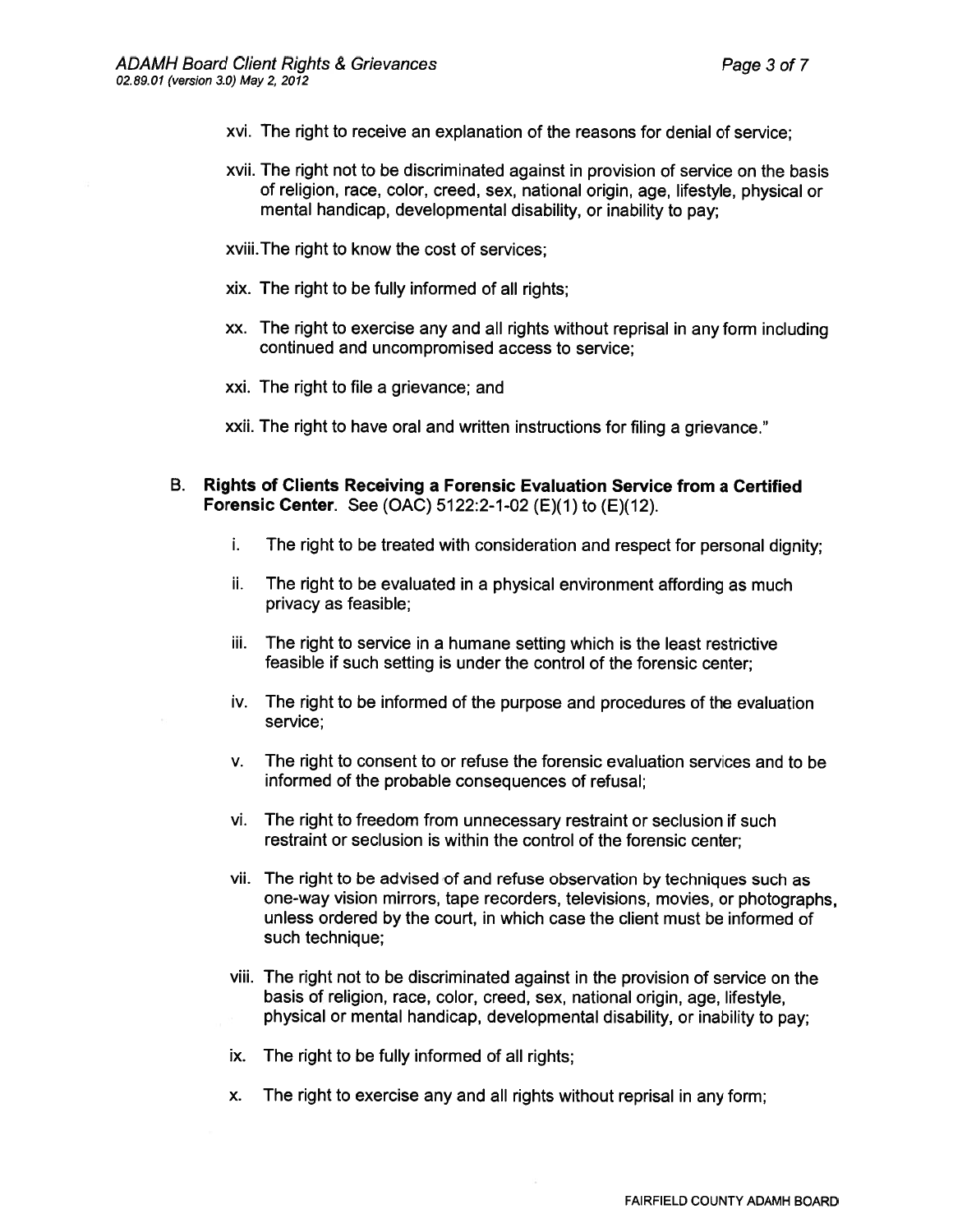- xi. The right to file <sup>a</sup> grievance;
- xii. The right to have oral and written instructions for filing <sup>a</sup> grievance including an explanation that the filing of <sup>a</sup> grievance is exclusively an administrative proceeding with the mental health system and shall not affect or delay the outcomes of the criminal charges.
- 2. Mental Health Services Defined. " 'Mental health services' means any of the services, programs, or activities named and defined in rule 5122:2-1-01 of the Administrative Code. Mental Health Services include both direct client services and community services. Direct client services are listed and defined in paragraphs  $(D)(1)$  to  $(D)(10)$  of rule 5122:2-1-01 of the Administrative Code. Community services are listed and defined in paragraphs (D)(1 1) to (D)(15) of rule 5122:2-1 -01 of the Administrative Code."
- 3. Clients Rights Officer (CRO). The ADAMH Board Clients Rights Officer will provide assistance in filing <sup>a</sup> grievance for <sup>a</sup> griever, will investigate the grievance on behalf of the griever, and will represen<sup>t</sup> the griever at <sup>a</sup> Board hearing, if requested by the griever. The Board's CRO is:

Patricia Waits, M.Ed., LPC, ICDC Consumer and Family Advocate **Fairfield County ADAMH** Hours Available: 8:00 a.m. to 5:00 p.m. Mon.- Fri. Place: 108 W. Main Street, Suite A Lancaster, Oh 43130 Phone: (740) 687-6771 (740) 475-0402

- 4. Alternate Client Rights Officer. In the event the ADAMH Board Client Rights Officer (CRC) is unavailable, is the subject of the grievance, or the circumstance presents <sup>a</sup> conflict of interest for the ADAMH Board CRC, the griever will be referred as follows:
	- A. Alternate I —Lynn Porter 740-654-0829 extension 244
	- B. Alternate 2 —Rhonda Myers 740-654-0828 extension 225
- 5. Grievances Acknowledgement. The Fairfield County ADAMH Board acknowledges that differences and/or disagreements may arise during the treatment process between <sup>a</sup> client and <sup>a</sup> contract agency (herein referred to as "Agency") of the ADAMH Board (herein referred to as "Board") or an Agency client and the Board. The process described below is to be followed when the ADAMH Board receives <sup>a</sup> client or family member grievance.
- 6. Complaint About Agency. It is the ADAMH Board's intent that the ADAMH Board investigation will occur after the grievant has filed <sup>a</sup> grievance at the Agency and the Agency has completed its investigation.
	- A. Agency Not Yet Received andlor Investigated. If the Agency has not already received and/or investigated the complaint, the griever will be referred to the Agency. The ADAMH Board CRC will offer to assist the griever in the writing of the grievance which will then be sent to the Agency for investigation. The following information will be included in the written grievance (See Attachment <sup>2</sup> - ADAMH Grievance Form): date, time, and location of incident or complaint; participants involved; <sup>a</sup> brief narrative of incident or complaint; and date of grievance filing verified by signature of the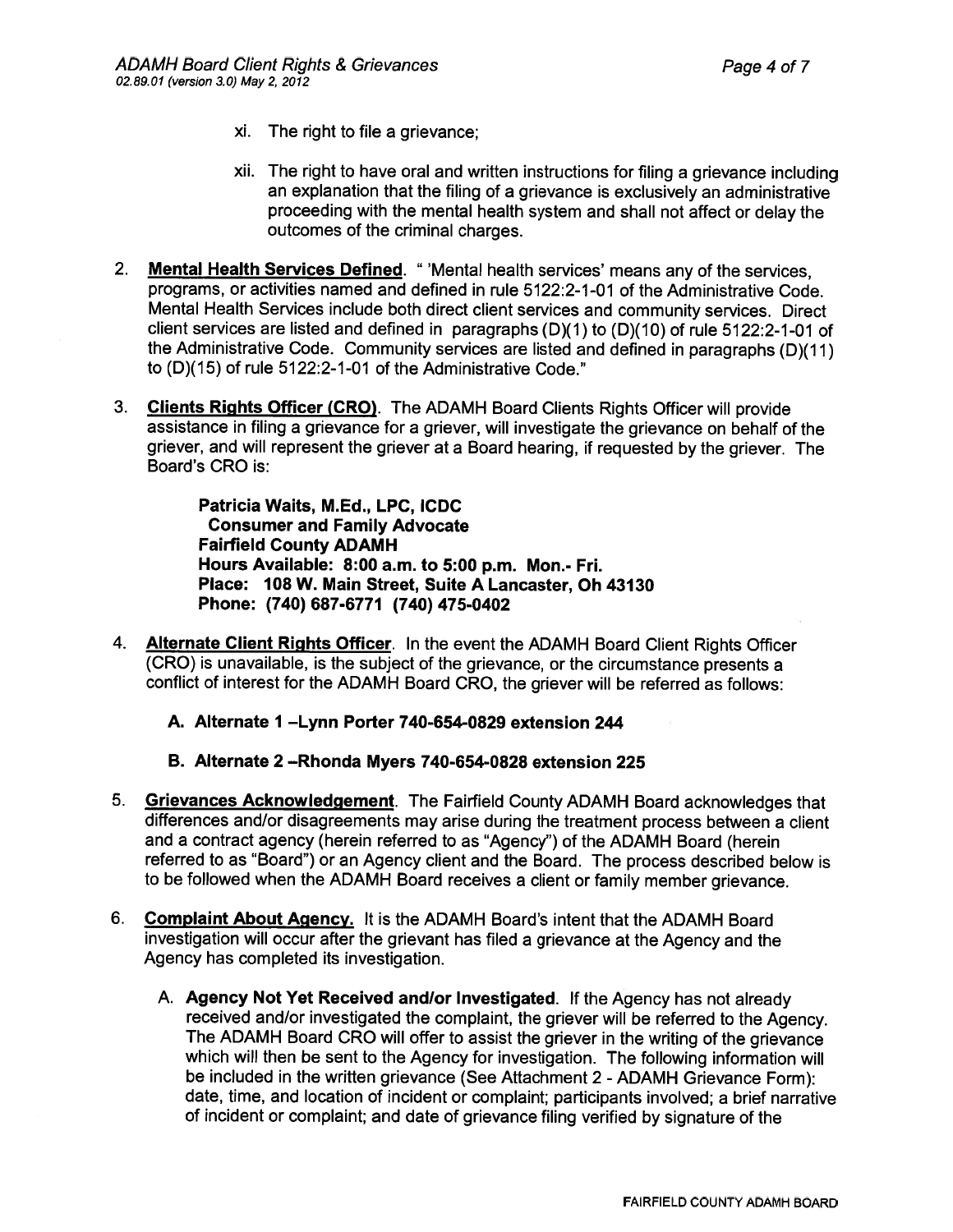griever and the ADAMH Board CRC.

- B. Agency Investigation Completed. If the griever is dissatisfied with the Agency resolution of the grievance she/he will file <sup>a</sup> written grievance with the Board CRC, including the same information as above (See Attachment 2 - ADAMH Grievance Form): <sup>p</sup>lus the written outcome of the Agency's investigation of the grievance.
- 6. ADAMH Board CRO Review of Agency Complaint Resolution. If the griever has already filed <sup>a</sup> grievance with the Agency, the ADAMH Board CR0 will review the documentation of the results of the Agency investigation.
	- A. ADAMH Board CR0 Agrees with Agency Findings. If the ADAMH Board CRC agrees with the results of the Agency investigation, the griever will be advised she/he may appeal to ADAMH Board or an outside entity.
	- B. ADAMH Board CR0 Disagrees with Agency Findings. If the ADAMH Board CRC disagrees with the results of the Agency investigation:
		- i. If the issue is one over which the Board does not have authority, the griever will be so advised, <sup>g</sup>iven the option to file <sup>a</sup> grievance with an outside entity, and no action will be taken by the Board.
		- ii. If it is an area where action can be taken, <sup>a</sup> meeting will be held and <sup>a</sup> <sup>p</sup>lan of corrective action will be developed and feedback <sup>g</sup>iven to the grievant by the Board CRC within <sup>20</sup> working days for ODMH certified agencies or <sup>21</sup> calendar days for CDADAS certified agencies.
- 7. Restrictions on ADAMH Board Re-release of Agency Information. Written notification and explanation of the resolution of the grievance, and consumer-requested information relating to the grievance obtained from any contract Agency by the ADAMH Board subject to the limitations contained in Ohio Administrative Code Section 5122-2-2-03(D)(14) shall be supplied to the consumer and/or consumer's representative at each and all stages of the grievance process. In any event the griever is <sup>a</sup> representative of the consumer, the ADAMH Board shall only release said written notification, explanation or information to the representative with the consumer's permission.
- 8. Complaint Against ADAMH Board. The focus of the procedure is being responsive to Client, interested others, and family concerns.
	- A. When the Board is the focus of the complaint, the griever, with the assistance of the Board CR0, if requested, will state the grievance in written form using Attachment <sup>2</sup> - ADAMH Grievance Form.
	- C. The Board CR0 will investigate the complaint and repor<sup>t</sup> the results to the griever within <sup>20</sup> working days for ODMH certified agencies or <sup>21</sup> calendar days for ODADAS certified agencies of the date of the filing of the grievance. <sup>A</sup> written summary of the Board's investigation will be supplied to the griever if requested by the griever.
	- D. If the griever is dissatisfied with the Board CRC resolution of the grievance the griever will be advised she/he may appeal to the ADAMH Board and/or an outside entity.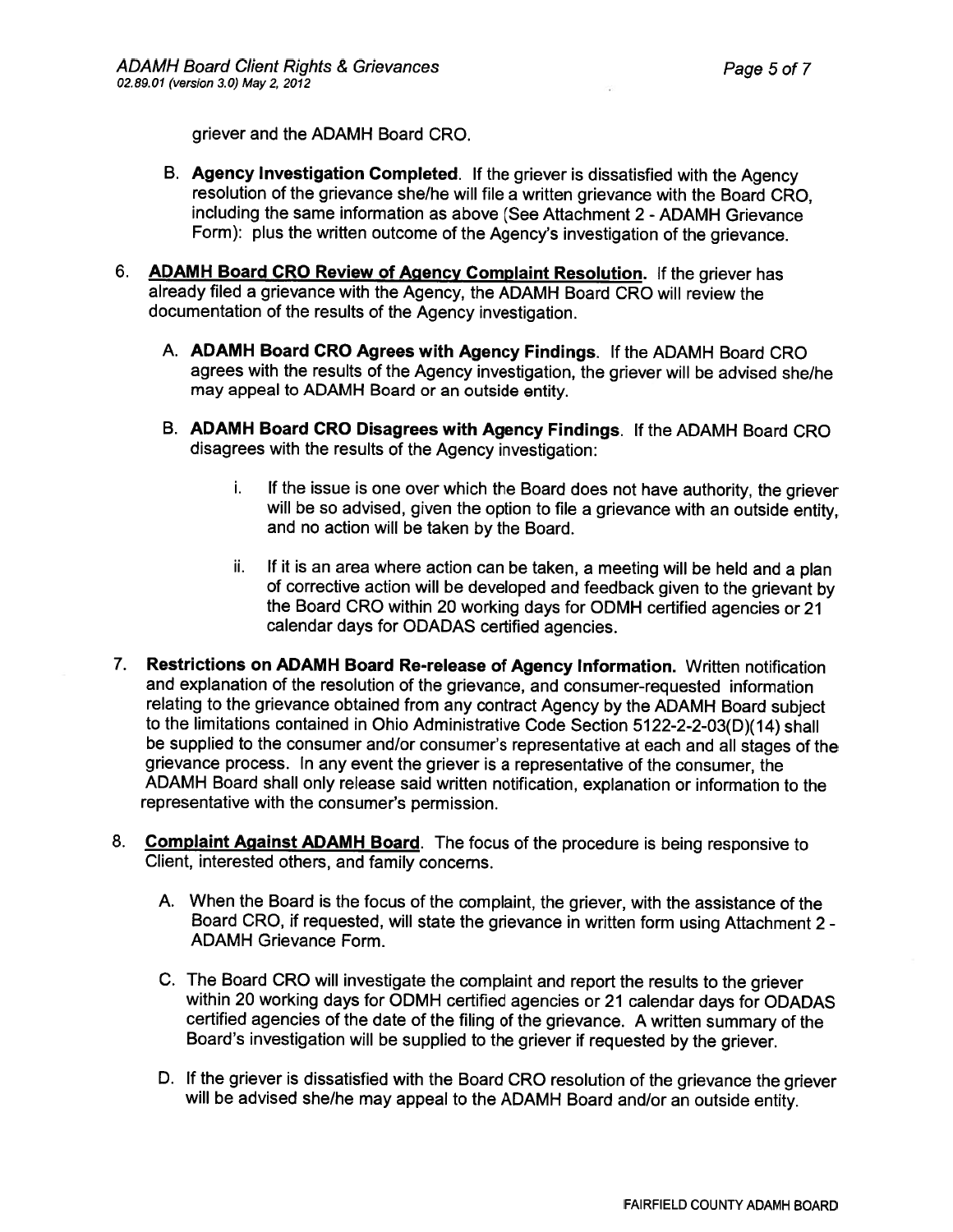- 8. Outside Entities Who Take Complaints. Any person has the option to initiate a complaint with any outside entities at any time during the grievance process. All relevant information about the grievance will be provided to one or more of the organizations with whom the griever has initiated <sup>a</sup> complaint, upon written reques<sup>t</sup> of the griever. See Attachment 1 for <sup>a</sup> list of names, addresses, and telephone numbers of outside entities who take complaints.
- 6. Availability of ADAMH Board Client Rights & Grievances Procedure. <sup>A</sup> copy of the ADAMH Board Client Rights and Grievances policy and procedure will be posted in the lobby of the ADAMH Board office and <sup>a</sup> copy will be provided on request.
- 7. Educating All Staff about Client Rights & Grievances. ADAMH staff members, including administrative, clerical, and support, will receive instruction in the Board's Client Rights and Grievance policies and procedures at the start of employment. Additional training will be provided as needed. Staff is responsible to advise any client or any other person who is articulating, <sup>a</sup> concern, complaint or grievance about the complainant's right to file <sup>a</sup> grievance and to provide the complainant with the name and availability of the ADAMH Board CRC.
- 8. Monitoring. The ADAMH Board will monitor the implementation of the Client Rights & Grievances at the ADAMH Board and at each of its contract agencies.
	- A. Agency Client Rights & Grievances Policy & Procedure. The ADAMH Board shall review each contract Agency Client Rights and Grievance Policy/Procedure as par<sup>t</sup> of the annual contracting process and when the Agency makes changes to the documents. Agencies will include <sup>a</sup> copy of the Agency's Client Rights and Grievance Policies and Procedures to the ADAMH Board each year with the Agency Profile information as par<sup>t</sup> of the contracting process.

# B. Agency Reports.

- i. The Quality Initiative Committee will review all client complaints and grievances presented to the CR0 each month.
- ii. Agency Annual Report. The Agency will send an annual summary of the types of grievances, subject of grievances, and number of each type received, and resolution status of each grievance at the end of each state fiscal year to the ADAMH Board CR0 no later than July <sup>31</sup> of each year.

# C. ADAMH Board and System Annual Report.

Annual Report. The ADAMH Board CRC will prepare an annual summary (See Attachment 3) of the types of grievances and number of each type received, and resolution status of each grievance received by the ADAMH Board and Agencies for the preceding fiscal year.

i. The ADAMH Board CRC will forward the above described repor<sup>t</sup> (18)(C)(ii) to ODMH in the timeframe prescribed by ODMH or no later than September 1 of each year.